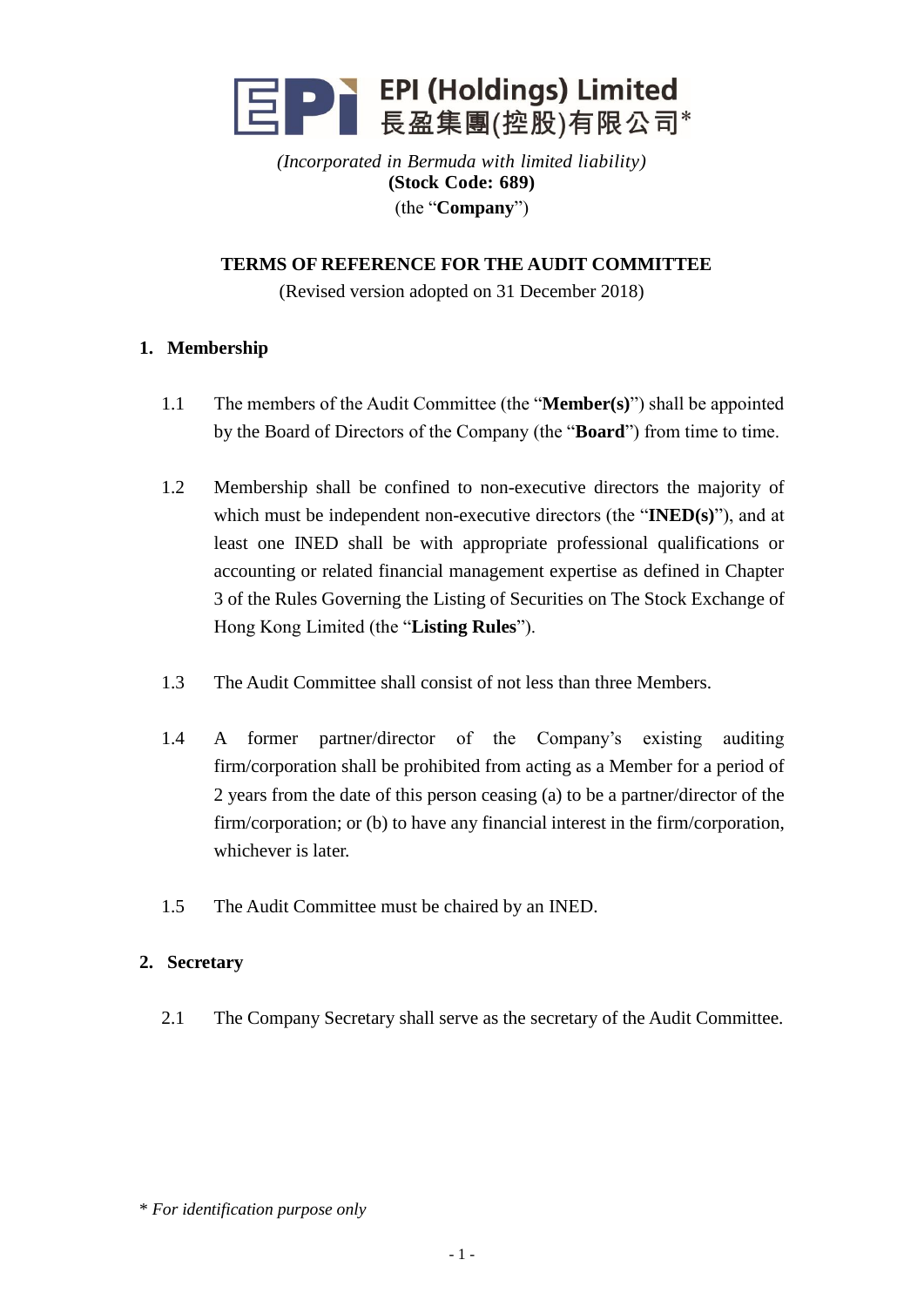# **3. Meetings**

- 3.1 Meetings shall be held not less than twice a year and may be convened by any Member or by the secretary of the Audit Committee on the request of a Member. Notice may be given in writing or by telephone or by facsimile or electronic transmission or other similar means or in such other manner as the Audit Committee may from time to time determine.
- 3.2 The quorum of the Audit Committee shall be any two Members.
- 3.3 Meetings can be held in person, by telephone or by video conference. Members may participate in a meeting by means of a conference telephone or similar communication equipment by means of which all persons participating in the meeting are capable of hearing each other.
- 3.4 Resolutions of the Audit Committee at any meetings shall be passed by a simple majority of votes of the Members present.
- 3.5 A resolution in writing signed by all the Members shall be as valid and effectual as if it had been passed at a meeting of the Audit Committee duly convened and held.
- 3.6 Other than that stated herein, all the provisions of laws and of the Company's Bye-laws relating to the proceedings of the Board shall apply mutatis mutandis to proceedings of the Audit Committee.
- 3.7 The secretary of the Audit Committee shall circulate the full minutes of meetings of the Audit Committee to all Members in draft for comments as soon as reasonably practicable. Final versions of minutes shall be prepared and sent to all Members and to the Board as soon as practicable.

### **4. Attendance at meetings**

- 4.1 The Chief Financial Officer, the external auditors and other Board members or any other persons may be invited to attend all or part of any meetings.
- 4.2 Only Members are entitled to vote at the meetings.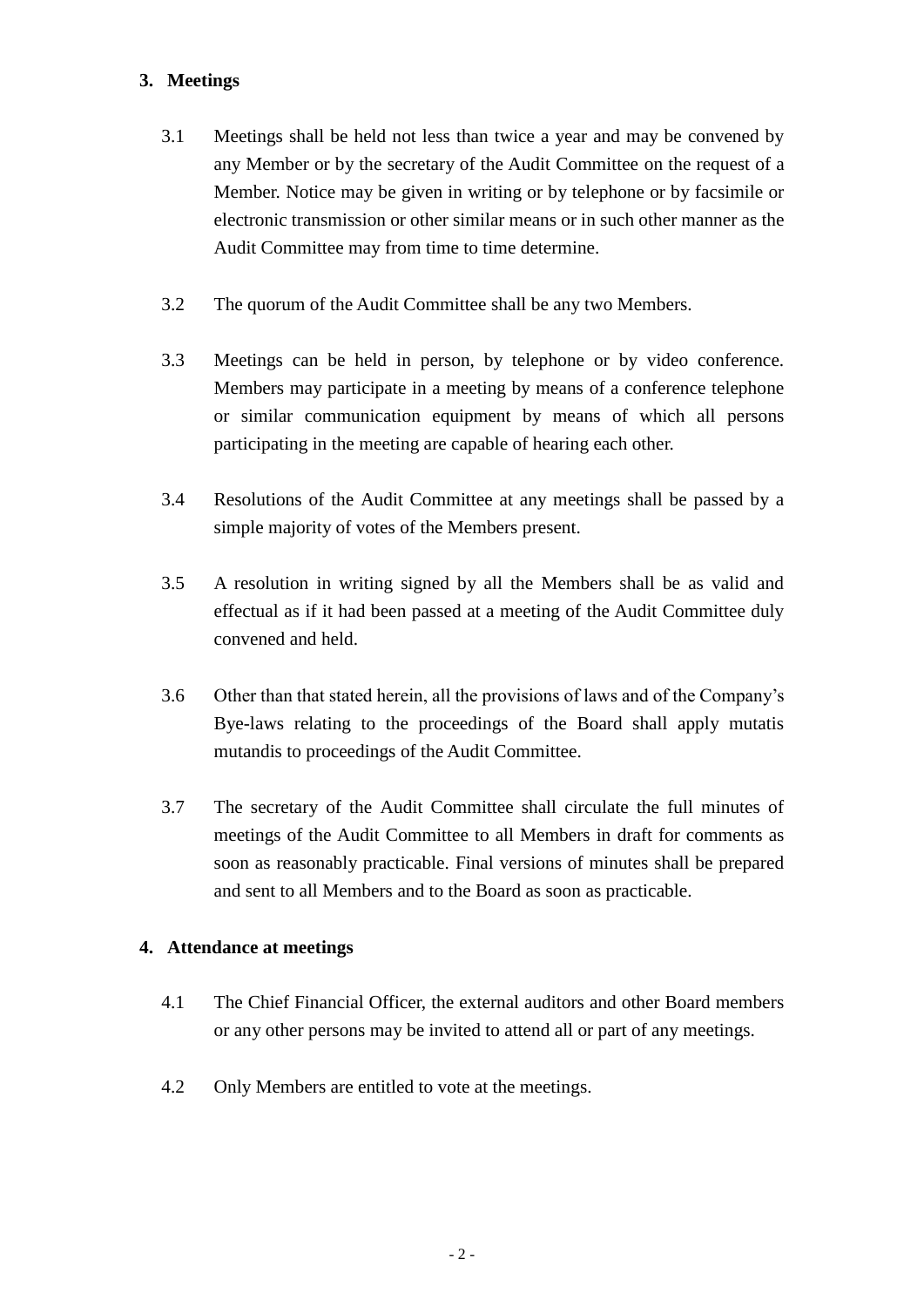# **5. Authority**

- 5.1 The Audit Committee shall have the right to require the Company's management to furnish such available information on any matter relating to the financial position of the Company and its subsidiaries or affiliates, as may be required for the purposes of performing its duties.
- 5.2 The Audit Committee is authorised by the Board to obtain independent legal or other professional advice if considered necessary to perform its duties at the expense of the Company.
- 5.3 The Audit Committee shall be provided with sufficient resources to perform its duties.

### **6. Responsibility and Powers**

The Audit Committee shall have the following responsibilities and powers:

#### *Relationship with the Company's external auditors*

- 6.1 to be primarily responsible for making recommendations to the Board on the appointment, reappointment and removal of the external auditors, and to approve the remuneration and terms of engagement of the external auditors, and any questions of its resignation or dismissal;
- 6.2 to review and monitor the external auditors' independence and objectivity and the effectiveness of the audit process in accordance with applicable standard and to discuss with the auditors the nature and scope of the audit and reporting obligations before the audit commences;
- 6.3 to develop and implement policy on engaging external auditors to supply nonaudit services. For this purpose, "external auditors" includes any entity that is under common control, ownership or management with the audit firm/corporation or any entity that a reasonable and informed third party knowing all relevant information would reasonably conclude to be part of the audit firm/corporation nationally or internationally. The Audit Committee should report to the Board, identifying and making recommendations on any matters where action or improvement is needed;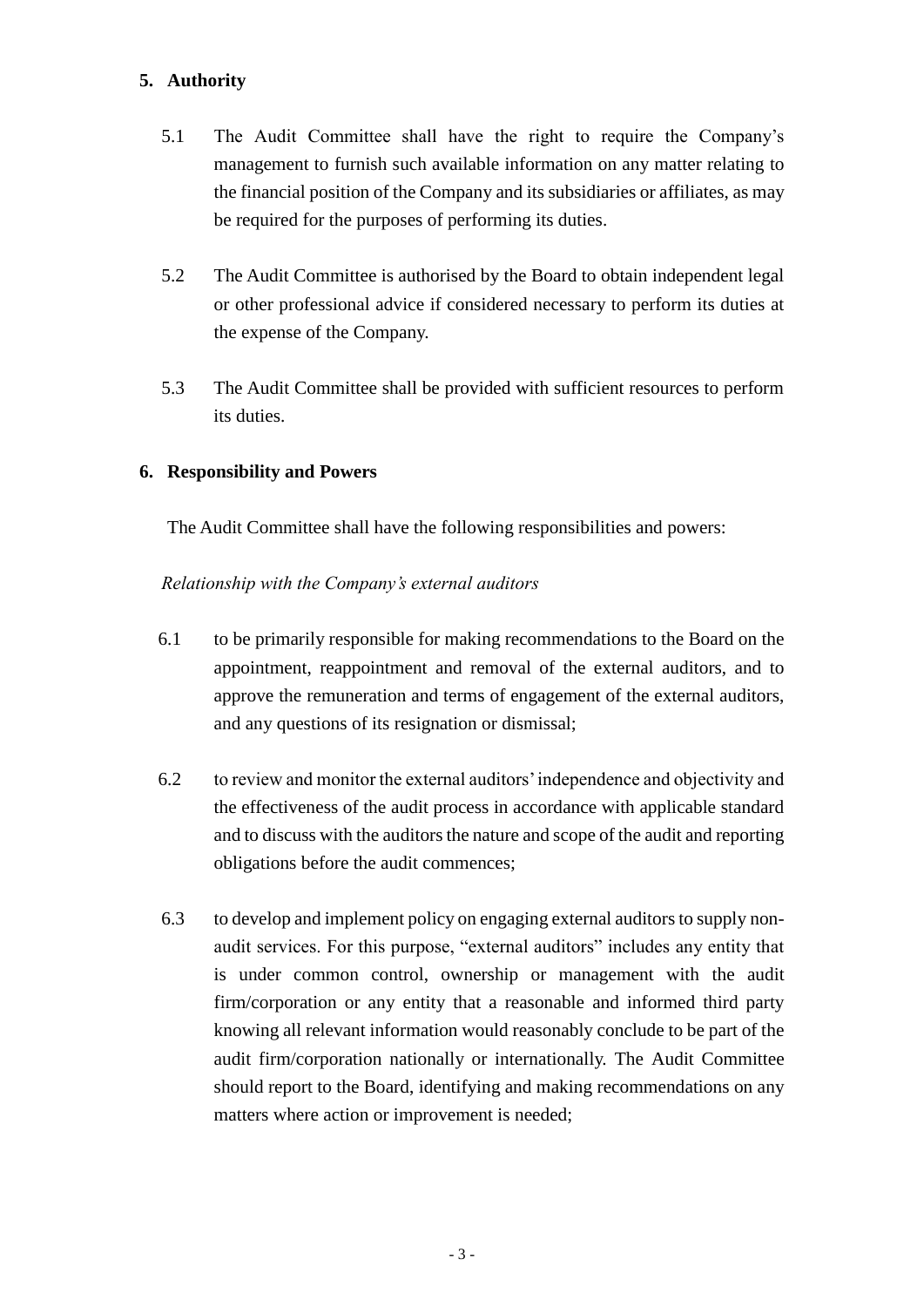#### *Review the Company's financial information*

- 6.4 to monitor integrity of the Company's financial statements and annual report and accounts, half-year report and, if prepared for publication, quarterly reports, and to review significant financial reporting judgments contained in them. In reviewing these reports before submission to the Board, the Audit Committee should focus particularly on:
	- (a) any changes in accounting policies and practices;
	- (b) major judgmental areas;
	- (c) significant adjustments resulting from audit;
	- (d) the going concern assumptions and any qualifications;
	- (e) compliance with accounting standards; and
	- (f) compliance with the Listing Rules and other legal requirements in relation to financial reporting;
	- 6.5 In regard to 6.4 above:
		- (a) Members should liaise with the Board and senior management and the Audit Committee must meet, at least twice a year, with the Company's auditors; and
		- (b) the Audit Committee should consider any significant or unusual items that are, or may need to be, reflected in the report and accounts, it should give due consideration to any matters that have been raised by the Company's staff responsible for the accounting and financial reporting function, compliance officer or auditors;

# *Oversight of the Company's financial reporting system, risk management and internal control systems*

6.6 to review the Company's financial controls, internal control and risk management systems;